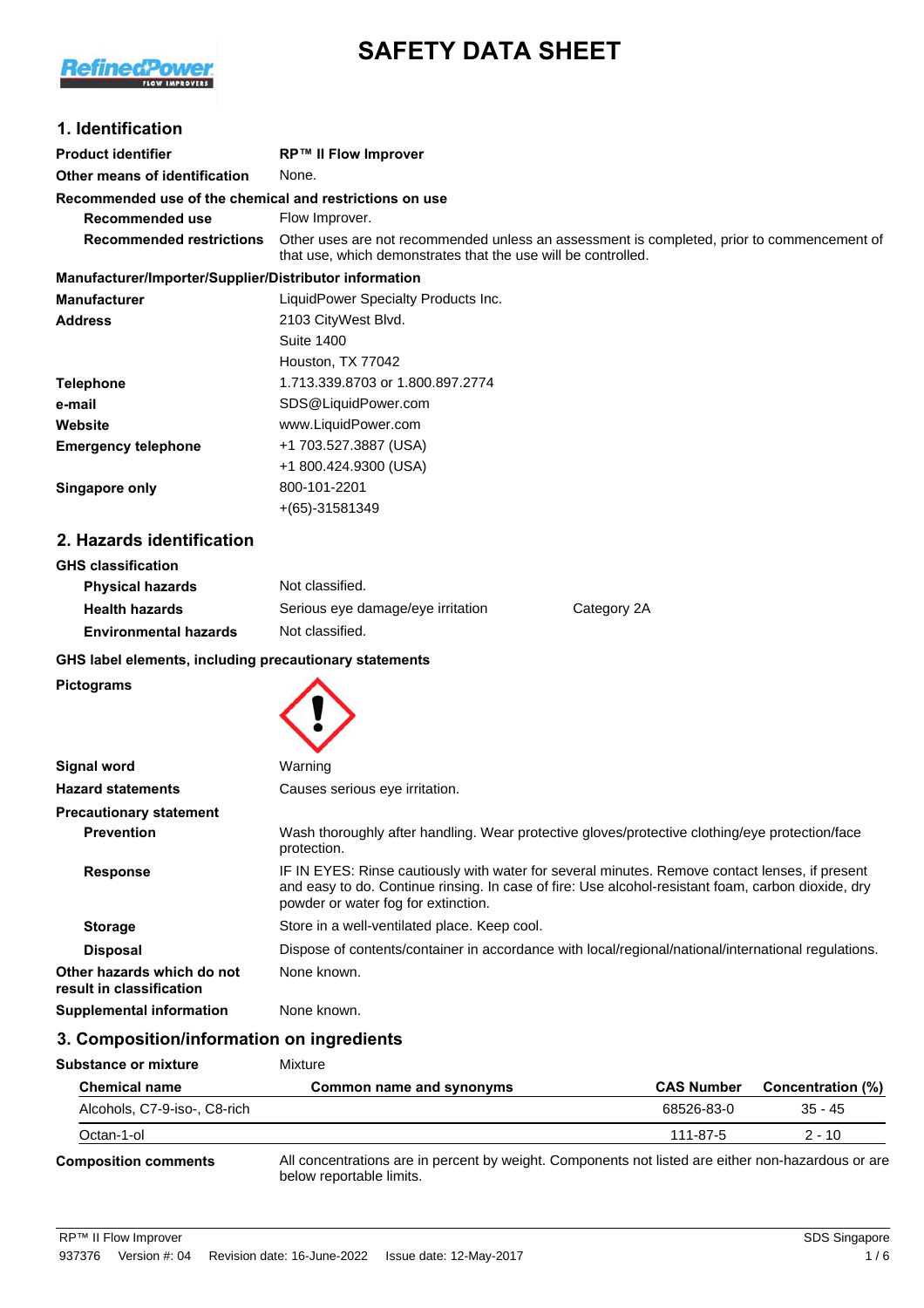### **4. First-aid measures**

| <b>Inhalation</b>                                                            | Move to fresh air. Call a physician if symptoms develop or persist.                                                                                                                                   |
|------------------------------------------------------------------------------|-------------------------------------------------------------------------------------------------------------------------------------------------------------------------------------------------------|
| <b>Skin contact</b>                                                          | Wash off with soap and water. Get medical attention if irritation develops and persists.                                                                                                              |
| Eye contact                                                                  | Immediately flush eyes with plenty of water for at least 15 minutes. Remove contact lenses, if<br>present and easy to do. Continue rinsing. If eye irritation persists: Get medical advice/attention. |
| Ingestion                                                                    | Rinse mouth. Get medical attention if symptoms occur.                                                                                                                                                 |
| <b>Most important</b><br>symptoms/effects, acute and<br>delayed              | Severe eye irritation. Symptoms may include stinging, tearing, redness, swelling, and blurred<br>vision.                                                                                              |
| Indication of immediate<br>medical attention and special<br>treatment needed | Provide general supportive measures and treat symptomatically. Keep victim under observation.<br>Symptoms may be delayed.                                                                             |
| <b>General information</b>                                                   | Ensure that medical personnel are aware of the material(s) involved, and take precautions to<br>protect themselves.                                                                                   |
| 5. Fire-fighting measures                                                    |                                                                                                                                                                                                       |

| Suitable extinguishing media                                     | Water fog. Carbon dioxide (CO2). Alcohol resistant foam. Powder.                              |
|------------------------------------------------------------------|-----------------------------------------------------------------------------------------------|
| Unsuitable extinguishing<br>media                                | Do not use water jet as an extinguisher, as this will spread the fire.                        |
| Specific hazards arising from<br>the chemical                    | During fire, gases hazardous to health may be formed.                                         |
| <b>Fire fighting</b><br>equipment/instructions                   | Move containers from fire area if you can do so without risk.                                 |
| Special protective equipment<br>and precautions for firefighters | Self-contained breathing apparatus and full protective clothing must be worn in case of fire. |
| <b>Specific methods</b>                                          | Use standard firefighting procedures and consider the hazards of other involved materials.    |
| <b>General fire hazards</b>                                      | No unusual fire or explosion hazards noted.                                                   |
| 6 Accidental release measures                                    |                                                                                               |

### **6. Accidental release measures**

| Personal precautions,<br>protective equipment and<br>emergency procedures | Keep unnecessary personnel away. Keep people away from and upwind of spill/leak. Wear<br>appropriate protective equipment and clothing during clean-up. Do not touch damaged containers<br>or spilled material unless wearing appropriate protective clothing. Ensure adequate ventilation.<br>Local authorities should be advised if significant spillages cannot be contained. For personal<br>protection, see section 8 of the SDS. |
|---------------------------------------------------------------------------|----------------------------------------------------------------------------------------------------------------------------------------------------------------------------------------------------------------------------------------------------------------------------------------------------------------------------------------------------------------------------------------------------------------------------------------|
| <b>Environmental precautions</b>                                          | Avoid discharge into drains, water courses or onto the ground.                                                                                                                                                                                                                                                                                                                                                                         |
| <b>Methods and materials for</b><br>containment and cleaning up           | Use water spray to reduce vapours or divert vapour cloud drift.                                                                                                                                                                                                                                                                                                                                                                        |
|                                                                           | Large Spills: Stop the flow of material, if this is without risk. Dike the spilled material, where this is<br>possible. Absorb in vermiculite, dry sand or earth and place into containers. Following product<br>recovery, flush area with water.                                                                                                                                                                                      |
|                                                                           | Small Spills: Wipe up with absorbent material (e.g. cloth, fleece). Clean surface thoroughly to<br>remove residual contamination.                                                                                                                                                                                                                                                                                                      |
|                                                                           | Never return spills to original containers for re-use. For waste disposal, see section 13 of the SDS.                                                                                                                                                                                                                                                                                                                                  |
| 7. Handling and storage                                                   |                                                                                                                                                                                                                                                                                                                                                                                                                                        |
| Precautions for safe handling                                             | Avoid prolonged exposure. Avoid contact with eyes, skin, and clothing. Provide adequate<br>ventilation. Wear appropriate personal protective equipment.                                                                                                                                                                                                                                                                                |
| Conditions for safe storage,<br>including any incompatibilities           | Keep containers tightly closed in a dry, cool and well-ventilated place. Store away from<br>incompatible materials (see Section 10 of the SDS).                                                                                                                                                                                                                                                                                        |

# **8. Exposure controls/personal protection**

| Control<br>parameters/Occupational<br>exposure limits | No exposure limits noted for ingredient(s).                                                                                                                                                                                                                                                                                                                                                                                        |  |  |
|-------------------------------------------------------|------------------------------------------------------------------------------------------------------------------------------------------------------------------------------------------------------------------------------------------------------------------------------------------------------------------------------------------------------------------------------------------------------------------------------------|--|--|
| Appropriate engineering<br>control measures           | Good general ventilation should be used. Ventilation rates should be matched to conditions. If<br>applicable, use process enclosures, local exhaust ventilation, or other engineering controls to<br>maintain airborne levels below recommended exposure limits. If exposure limits have not been<br>established, maintain airborne levels to an acceptable level. Provide easy access to water supply<br>and eye wash facilities. |  |  |
|                                                       | Individual protection measures, such as personal protective equipment                                                                                                                                                                                                                                                                                                                                                              |  |  |
| Eye/face protection                                   | Wear safety glasses with side shields (or goggles). Wear a face shield if there is a risk of                                                                                                                                                                                                                                                                                                                                       |  |  |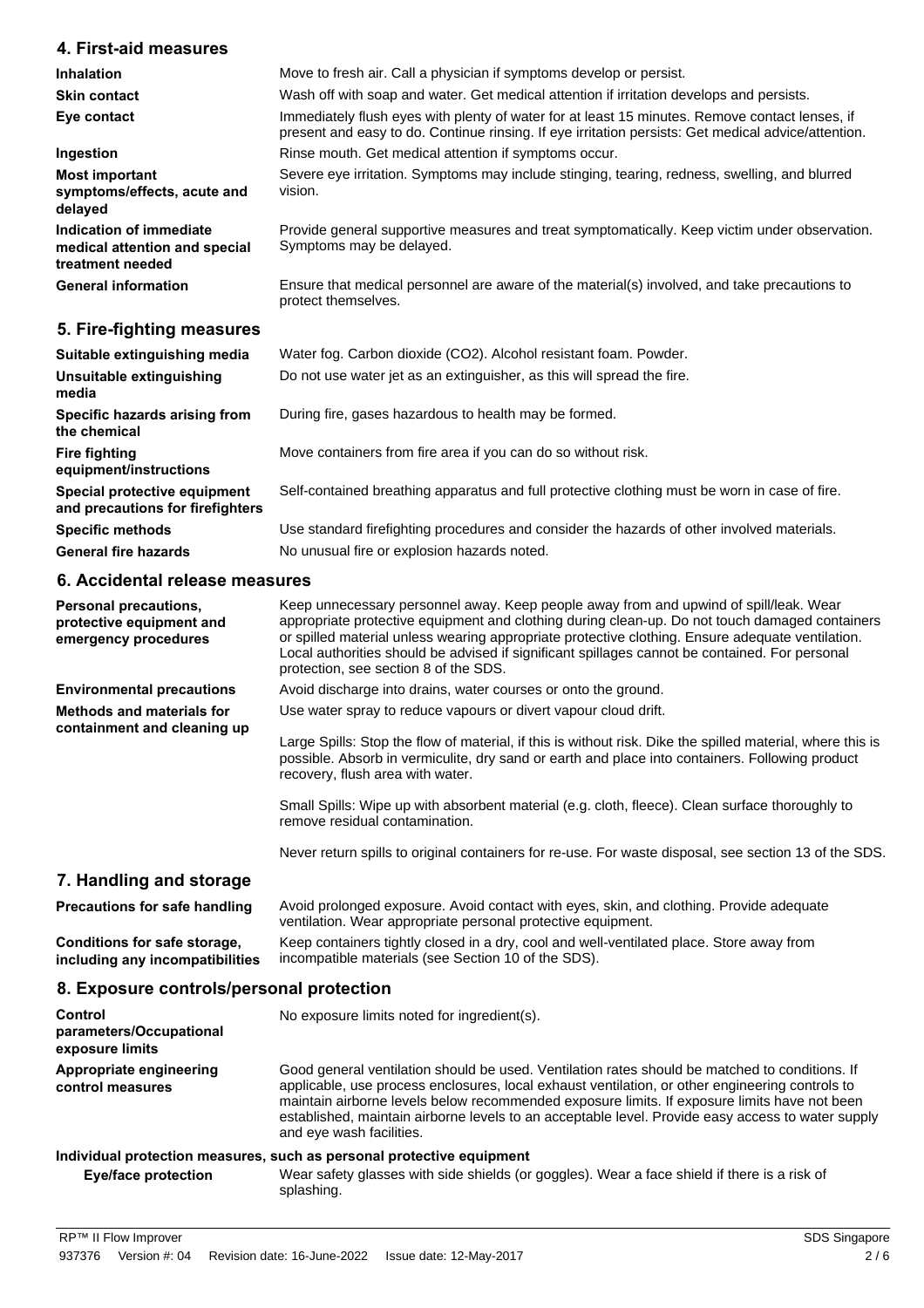| <b>Skin protection</b>                   |                                                                                                                                                                                                                             |
|------------------------------------------|-----------------------------------------------------------------------------------------------------------------------------------------------------------------------------------------------------------------------------|
| <b>Hand protection</b>                   | Wear appropriate chemical resistant gloves. Nitrile, butyl rubber or Viton (fluoroelastomers) gloves<br>are recommended.                                                                                                    |
| Other                                    | Normal work clothing (long sleeved shirts and long pants) is recommended.                                                                                                                                                   |
| <b>Respiratory protection</b>            | In case of accident and/or inadequate ventilation, use respiratory protection with organic vapour<br>cartridge.                                                                                                             |
| <b>Thermal hazards</b>                   | Not applicable.                                                                                                                                                                                                             |
| <b>General hygiene</b><br>considerations | Always observe good personal hygiene measures, such as washing after handling the material<br>and before eating, drinking, and/or smoking. Routinely wash work clothing and protective<br>equipment to remove contaminants. |

### **9. Physical and chemical properties**

| Appearance                                        |                                                                                               |
|---------------------------------------------------|-----------------------------------------------------------------------------------------------|
| <b>Physical state</b>                             | Liquid.                                                                                       |
| Form                                              | Liquid.                                                                                       |
| Colour                                            | White.                                                                                        |
| Odour                                             | Sweet, pungent.                                                                               |
| Odour threshold                                   | Not available.                                                                                |
| рH                                                | Not applicable.                                                                               |
| Melting point/freezing point                      | < -40 °C (< -40 °F)                                                                           |
| Initial boiling point and boiling<br>range        | 185 °C (365 °F)                                                                               |
| <b>Flash point</b>                                | 83 °C (181.4 °F)                                                                              |
| <b>Evaporation rate</b>                           | Less than water.                                                                              |
| <b>Flammability (solid, gas)</b>                  | Not applicable.                                                                               |
| Explosive limit - lower (%)                       | Not applicable.                                                                               |
| <b>Explosive limit - upper</b><br>(%)             | Not applicable.                                                                               |
| Vapour pressure                                   | 1 mmHg (37.8°C)                                                                               |
| Vapour density                                    | $<$ 1 (Air = 1)                                                                               |
| <b>Relative density</b>                           | $0.83 - 0.91$ (25°C / 77°F)                                                                   |
| Solubility(ies)                                   |                                                                                               |
| Solubility (water)                                | Negligible in water.                                                                          |
| <b>Partition coefficient</b><br>(n-octanol/water) | Property has not been measured.                                                               |
| <b>Auto-ignition temperature</b>                  | Property has not been measured.                                                               |
| <b>Decomposition temperature</b>                  | Property has not been measured.                                                               |
| <b>Viscosity</b>                                  | 175 cP 511s-1 (Non-Newtonian) (25 °C)                                                         |
| Other data                                        |                                                                                               |
| <b>Explosive properties</b>                       | Not explosive.                                                                                |
| <b>Kinematic viscosity</b>                        | Property has not been measured.                                                               |
| <b>Oxidising properties</b>                       | Not oxidising.                                                                                |
| <b>Particle size</b>                              | Not applicable.                                                                               |
| 10. Stability and reactivity                      |                                                                                               |
| <b>Reactivity</b>                                 | The product is stable and non-reactive under normal conditions of use, storage and transport. |
| <b>Chemical stability</b>                         | Material is stable under normal conditions.                                                   |
| <b>Possibility of hazardous</b>                   |                                                                                               |

**Conditions to avoid** Avoid temperatures exceeding the flash point. Contact with incompatible materials. **Incompatible materials** Strong oxidising agents. Thermal decomposition or combustion may liberate carbon oxides and other toxic gases or vapours. **Hazardous decomposition products**

# **11. Toxicological information**

#### **Information on likely routes of exposure**

**Inhalation** No adverse effects due to inhalation are expected.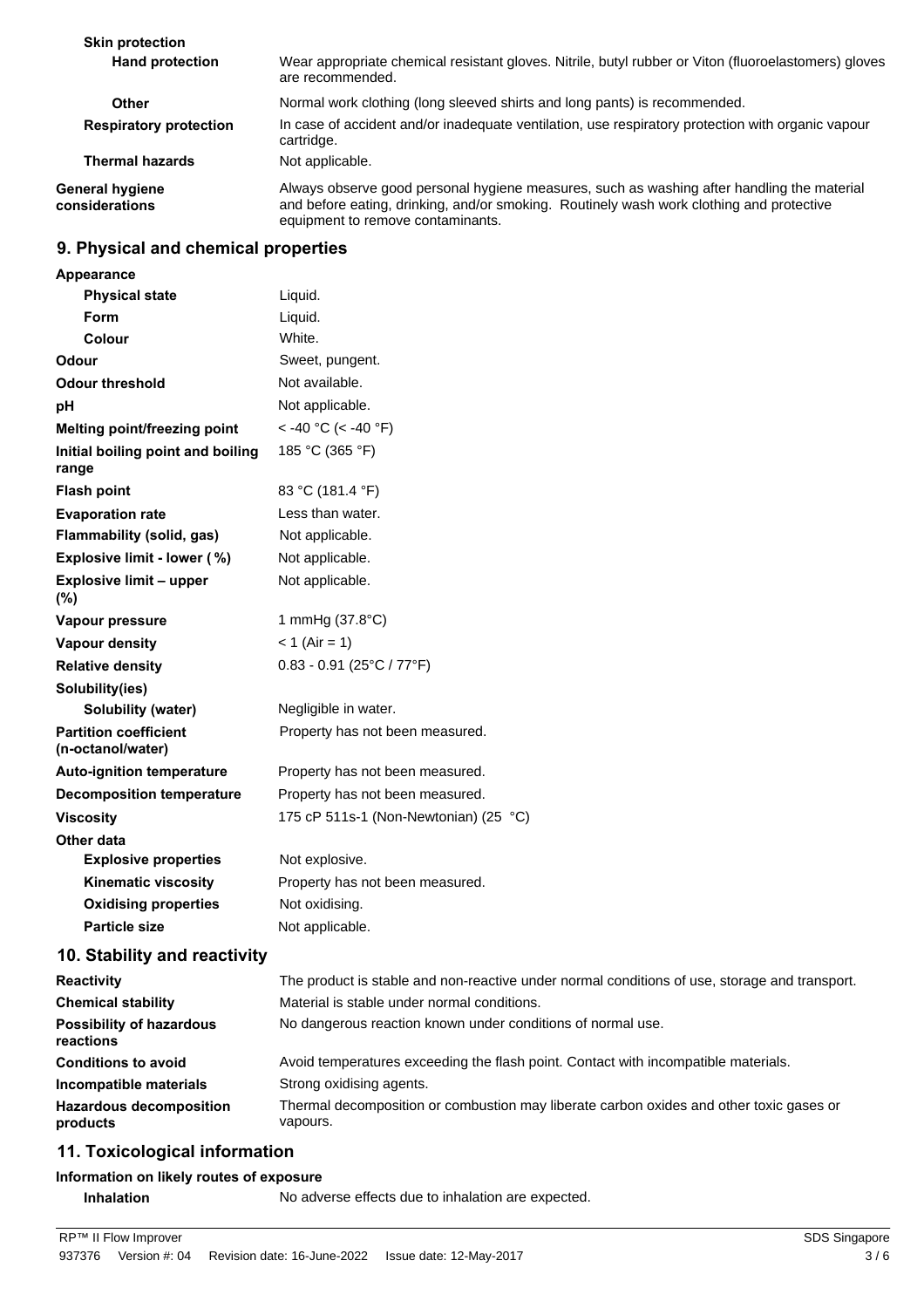| <b>Skin contact</b>                                   | Prolonged skin contact may cause temporary irritation.                                                                                                                                                    |                                                                                                                                                                                       |  |  |
|-------------------------------------------------------|-----------------------------------------------------------------------------------------------------------------------------------------------------------------------------------------------------------|---------------------------------------------------------------------------------------------------------------------------------------------------------------------------------------|--|--|
| Eye contact                                           | Causes serious eye irritation.                                                                                                                                                                            |                                                                                                                                                                                       |  |  |
| Ingestion                                             | May cause discomfort if swallowed.                                                                                                                                                                        |                                                                                                                                                                                       |  |  |
| <b>Acute toxicity</b>                                 |                                                                                                                                                                                                           | Not expected to be acutely toxic.                                                                                                                                                     |  |  |
| <b>Components</b>                                     | <b>Species</b>                                                                                                                                                                                            | <b>Test Results</b>                                                                                                                                                                   |  |  |
| Octan-1-ol (CAS 111-87-5)                             |                                                                                                                                                                                                           |                                                                                                                                                                                       |  |  |
| <b>Acute</b>                                          |                                                                                                                                                                                                           |                                                                                                                                                                                       |  |  |
| <b>Dermal</b>                                         |                                                                                                                                                                                                           |                                                                                                                                                                                       |  |  |
| LD50                                                  | Guinea pig                                                                                                                                                                                                | > 500 mg/kg                                                                                                                                                                           |  |  |
|                                                       | Rabbit                                                                                                                                                                                                    | $>$ 5 g/kg                                                                                                                                                                            |  |  |
| Oral                                                  |                                                                                                                                                                                                           |                                                                                                                                                                                       |  |  |
| LD50                                                  | Rat                                                                                                                                                                                                       | > 5 g/kg                                                                                                                                                                              |  |  |
| <b>Symptoms</b>                                       | vision.                                                                                                                                                                                                   | Severe eye irritation. Symptoms may include stinging, tearing, redness, swelling, and blurred                                                                                         |  |  |
| <b>Skin corrosion/irritation</b>                      | Prolonged skin contact may cause temporary irritation.                                                                                                                                                    |                                                                                                                                                                                       |  |  |
| <b>Corrosivity</b>                                    |                                                                                                                                                                                                           |                                                                                                                                                                                       |  |  |
| RP™ II Flow Improver                                  | OECD 404<br>Result: Very slight irritant<br>Species: Rabbit                                                                                                                                               |                                                                                                                                                                                       |  |  |
| Serious eye damage/eye<br><i>irritation</i>           | Causes serious eye irritation.                                                                                                                                                                            |                                                                                                                                                                                       |  |  |
| Respiratory or skin sensitisation                     |                                                                                                                                                                                                           |                                                                                                                                                                                       |  |  |
| <b>Respiratory sensitisation</b>                      | classification).                                                                                                                                                                                          | No information available on the mixture. However, none of the components are classified in<br>respect of this hazard (or are present at a level below the concentration threshold for |  |  |
| <b>Skin sensitisation</b>                             | No information available on the mixture. However, none of the components are classified in<br>respect of this hazard (or are present at a level below the concentration threshold for<br>classification). |                                                                                                                                                                                       |  |  |
| Germ cell mutagenicity                                | No information available on the mixture. However, none of the components are classified in<br>respect of this hazard (or are present at a level below the concentration threshold for<br>classification). |                                                                                                                                                                                       |  |  |
| Carcinogenicity                                       | No information available on the mixture. However, none of the components are classified in<br>respect of this hazard (or are present at a level below the concentration threshold for<br>classification). |                                                                                                                                                                                       |  |  |
| <b>Reproductive toxicity</b>                          | No information available on the mixture. However, none of the components are classified in<br>respect of this hazard (or are present at a level below the concentration threshold for<br>classification). |                                                                                                                                                                                       |  |  |
| Specific target organ toxicity -<br>single exposure   | No information available on the mixture. However, none of the components are classified in<br>respect of this hazard (or are present at a level below the concentration threshold for<br>classification). |                                                                                                                                                                                       |  |  |
| Specific target organ toxicity -<br>repeated exposure | No information available on the mixture. However, none of the components are classified in<br>respect of this hazard (or are present at a level below the concentration threshold for<br>classification). |                                                                                                                                                                                       |  |  |
| <b>Aspiration hazard</b>                              | Not an aspiration hazard.                                                                                                                                                                                 |                                                                                                                                                                                       |  |  |
| <b>Chronic effects</b>                                | None known.                                                                                                                                                                                               |                                                                                                                                                                                       |  |  |
| Relevant negative data                                | No data available.                                                                                                                                                                                        |                                                                                                                                                                                       |  |  |
| <b>Other information</b>                              | None known.                                                                                                                                                                                               |                                                                                                                                                                                       |  |  |
|                                                       |                                                                                                                                                                                                           |                                                                                                                                                                                       |  |  |
| 12. Ecological information                            |                                                                                                                                                                                                           |                                                                                                                                                                                       |  |  |

**Ecotoxicity**

The product is not classified as environmentally hazardous. However, this does not exclude the possibility that large or frequent spills can have a harmful or damaging effect on the environment.

| <b>Components</b>                             |                   | <b>Species</b>                 | <b>Test Results</b> |  |
|-----------------------------------------------|-------------------|--------------------------------|---------------------|--|
| Alcohols, C7-9-iso-, C8-rich (CAS 68526-83-0) |                   |                                |                     |  |
| <b>Aquatic</b>                                |                   |                                |                     |  |
| Acute                                         |                   |                                |                     |  |
| Algae                                         | ErC <sub>50</sub> | Pseudokirchnerella subcapitata | 23 mg/l, 72 h       |  |
| Crustacea                                     | <b>LC50</b>       | Daphnia magna                  | 31.8 mg/l, 48 h     |  |
| <b>Fish</b>                                   | <b>LC50</b>       | Pimephales promelas            | 14 mg/l, 96 h       |  |
|                                               |                   |                                |                     |  |

RP™ II Flow Improver SDS Singapore SDS Singapore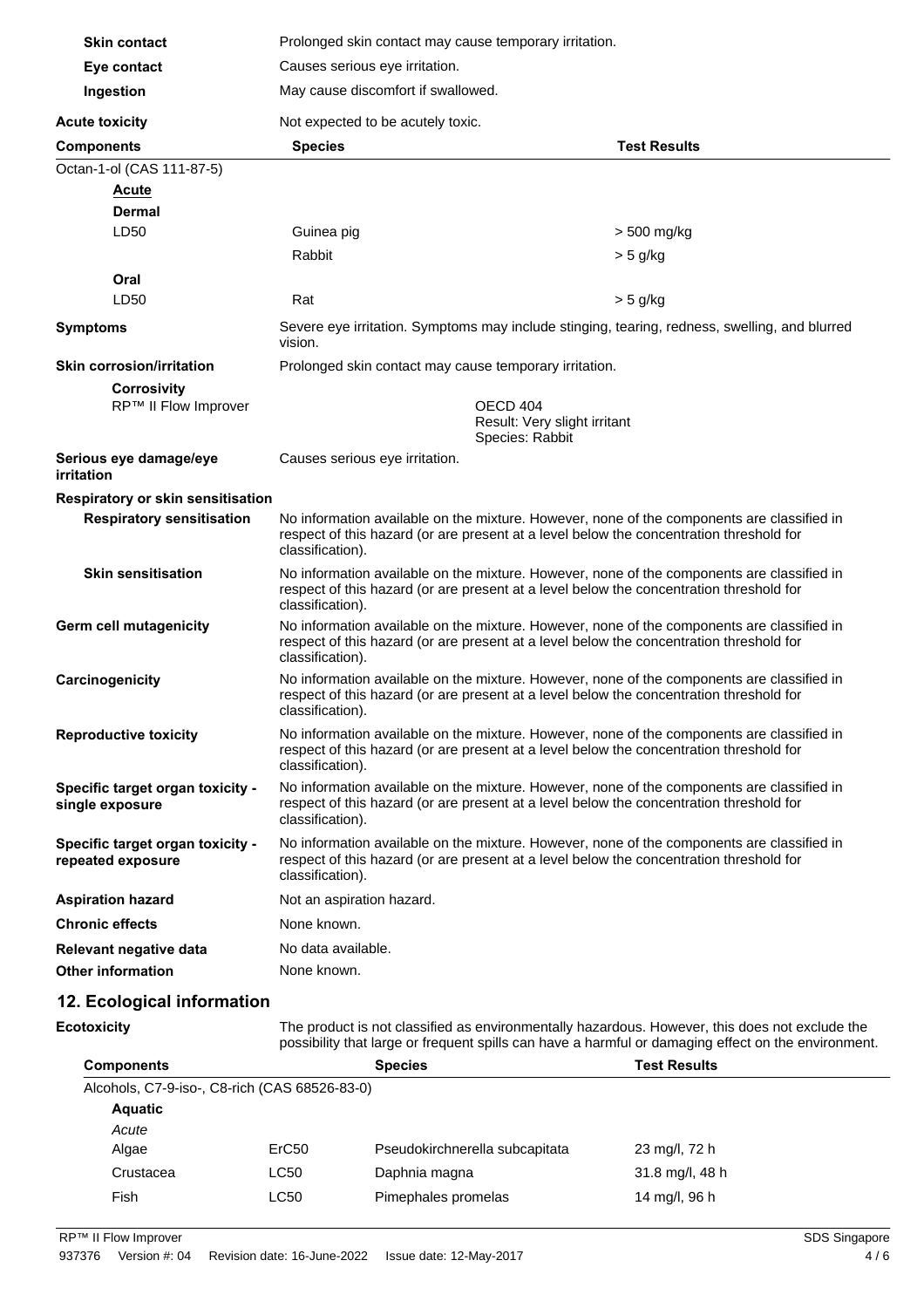| <b>Components</b>                                                                                                                                                                                                          |                                                                                                                                                                                                                                                                                              | <b>Species</b>                                                                                | <b>Test Results</b>                                                                                               |  |  |
|----------------------------------------------------------------------------------------------------------------------------------------------------------------------------------------------------------------------------|----------------------------------------------------------------------------------------------------------------------------------------------------------------------------------------------------------------------------------------------------------------------------------------------|-----------------------------------------------------------------------------------------------|-------------------------------------------------------------------------------------------------------------------|--|--|
| Chronic                                                                                                                                                                                                                    |                                                                                                                                                                                                                                                                                              |                                                                                               |                                                                                                                   |  |  |
| Crustacea                                                                                                                                                                                                                  | <b>EC10</b>                                                                                                                                                                                                                                                                                  | Ceriodaphnia dubia                                                                            | 0.28 mg/l, 6 day                                                                                                  |  |  |
| Fish                                                                                                                                                                                                                       | <b>EC10</b>                                                                                                                                                                                                                                                                                  | Pimephales promelas                                                                           | $> 0.28$ mg/l, 33 day                                                                                             |  |  |
| Octan-1-ol (CAS 111-87-5)                                                                                                                                                                                                  |                                                                                                                                                                                                                                                                                              |                                                                                               |                                                                                                                   |  |  |
| <b>Aquatic</b>                                                                                                                                                                                                             |                                                                                                                                                                                                                                                                                              |                                                                                               |                                                                                                                   |  |  |
| Acute                                                                                                                                                                                                                      |                                                                                                                                                                                                                                                                                              |                                                                                               |                                                                                                                   |  |  |
| Fish                                                                                                                                                                                                                       | <b>LC50</b>                                                                                                                                                                                                                                                                                  |                                                                                               | Fathead minnow (Pimephales promelas) $>= 12.3 - 13.4$ mg/l, 96 hours                                              |  |  |
| Persistence and degradability                                                                                                                                                                                              |                                                                                                                                                                                                                                                                                              | No data is available on the degradability of this product.                                    |                                                                                                                   |  |  |
| <b>Bioaccumulative potential</b>                                                                                                                                                                                           | The product is not expected to bioaccumulate.                                                                                                                                                                                                                                                |                                                                                               |                                                                                                                   |  |  |
| <b>Octanol/water partition coefficient log Kow</b><br>Octan-1-ol (CAS 111-87-5)                                                                                                                                            |                                                                                                                                                                                                                                                                                              | 3                                                                                             |                                                                                                                   |  |  |
| <b>Mobility in soil</b>                                                                                                                                                                                                    | Expected to have low mobility in soil and sediments with adsorption being the predominant<br>physical process.                                                                                                                                                                               |                                                                                               |                                                                                                                   |  |  |
| No other adverse environmental effects (e.g. ozone depletion, photochemical ozone creation<br><b>Other adverse effects</b><br>potential, endocrine disruption, global warming potential) are expected from this component. |                                                                                                                                                                                                                                                                                              |                                                                                               |                                                                                                                   |  |  |
| 13. Disposal considerations                                                                                                                                                                                                |                                                                                                                                                                                                                                                                                              |                                                                                               |                                                                                                                   |  |  |
| Disposal methods/information                                                                                                                                                                                               | Waste material from this product should not be exposed to waste streams or sumps containing<br>any concentration of hydrocarbon. This will cause formation of gelled substances that may plug<br>pipes. Collect and reclaim or dispose in sealed containers at licensed waste disposal site. |                                                                                               |                                                                                                                   |  |  |
| <b>Special precautions</b>                                                                                                                                                                                                 |                                                                                                                                                                                                                                                                                              | Dispose in accordance with all applicable regulations.                                        |                                                                                                                   |  |  |
| 14. Transport information                                                                                                                                                                                                  |                                                                                                                                                                                                                                                                                              |                                                                                               |                                                                                                                   |  |  |
| <b>ADR</b>                                                                                                                                                                                                                 |                                                                                                                                                                                                                                                                                              |                                                                                               |                                                                                                                   |  |  |
| Not regulated as dangerous goods.                                                                                                                                                                                          |                                                                                                                                                                                                                                                                                              |                                                                                               |                                                                                                                   |  |  |
| RID                                                                                                                                                                                                                        |                                                                                                                                                                                                                                                                                              |                                                                                               |                                                                                                                   |  |  |
| Not regulated as dangerous goods.<br>ADN                                                                                                                                                                                   |                                                                                                                                                                                                                                                                                              |                                                                                               |                                                                                                                   |  |  |
| Not regulated as dangerous goods.                                                                                                                                                                                          |                                                                                                                                                                                                                                                                                              |                                                                                               |                                                                                                                   |  |  |
| <b>IATA</b>                                                                                                                                                                                                                |                                                                                                                                                                                                                                                                                              |                                                                                               |                                                                                                                   |  |  |
| Not regulated as dangerous goods.                                                                                                                                                                                          |                                                                                                                                                                                                                                                                                              |                                                                                               |                                                                                                                   |  |  |
| <b>IMDG</b>                                                                                                                                                                                                                |                                                                                                                                                                                                                                                                                              |                                                                                               |                                                                                                                   |  |  |
| Not regulated as dangerous goods.                                                                                                                                                                                          |                                                                                                                                                                                                                                                                                              |                                                                                               |                                                                                                                   |  |  |
| <b>Transport in bulk according to</b> Not applicable.<br>Annex II of MARPOL 73/78 and<br>the IBC Code                                                                                                                      |                                                                                                                                                                                                                                                                                              |                                                                                               |                                                                                                                   |  |  |
| 15. Regulatory information                                                                                                                                                                                                 |                                                                                                                                                                                                                                                                                              |                                                                                               |                                                                                                                   |  |  |
|                                                                                                                                                                                                                            |                                                                                                                                                                                                                                                                                              | Safety, health and environmental regulations specific for the product in question             |                                                                                                                   |  |  |
| 2013)                                                                                                                                                                                                                      |                                                                                                                                                                                                                                                                                              |                                                                                               | Prior Informed Consent (PIC) Substances (Environment Protection and Management Act, 2nd Schedule, Part 1, Jul. 1, |  |  |
| Not regulated.<br><b>Chemical Weapons Prohibition (Act)</b>                                                                                                                                                                |                                                                                                                                                                                                                                                                                              |                                                                                               |                                                                                                                   |  |  |
| Not applicable.                                                                                                                                                                                                            |                                                                                                                                                                                                                                                                                              | <b>Environmental Protection and Management (Hazardous Substances) Regulations</b>             |                                                                                                                   |  |  |
| Not applicable.<br><b>Environmental Public Health Act</b>                                                                                                                                                                  |                                                                                                                                                                                                                                                                                              |                                                                                               |                                                                                                                   |  |  |
| Not applicable.                                                                                                                                                                                                            |                                                                                                                                                                                                                                                                                              |                                                                                               |                                                                                                                   |  |  |
| <b>Misuse of Drugs Act</b>                                                                                                                                                                                                 |                                                                                                                                                                                                                                                                                              |                                                                                               |                                                                                                                   |  |  |
|                                                                                                                                                                                                                            |                                                                                                                                                                                                                                                                                              | Controlled Narcotic Drugs (Misuse of Drugs Act, First Schedule, Part I, II & III, as amended) |                                                                                                                   |  |  |
| Not regulated.                                                                                                                                                                                                             |                                                                                                                                                                                                                                                                                              | Drug Precursors (Misuse of Drugs Act, Third Schedule, Parts I & II, as amended)               |                                                                                                                   |  |  |
| Not regulated.                                                                                                                                                                                                             |                                                                                                                                                                                                                                                                                              |                                                                                               |                                                                                                                   |  |  |
| Not regulated.                                                                                                                                                                                                             |                                                                                                                                                                                                                                                                                              | Controlled Specified Drugs (Misuse of Drugs Act, Fourth Schedule, as amended)                 |                                                                                                                   |  |  |
|                                                                                                                                                                                                                            |                                                                                                                                                                                                                                                                                              | Temporarily Listed Drugs (Misuse of Drugs Act, Fifth Schedule, as amended)                    |                                                                                                                   |  |  |
| Not regulated.<br><b>International regulations</b>                                                                                                                                                                         |                                                                                                                                                                                                                                                                                              |                                                                                               |                                                                                                                   |  |  |
|                                                                                                                                                                                                                            |                                                                                                                                                                                                                                                                                              |                                                                                               |                                                                                                                   |  |  |
| <b>RP™ II Flow Improver</b>                                                                                                                                                                                                |                                                                                                                                                                                                                                                                                              |                                                                                               | SDS Singapore                                                                                                     |  |  |